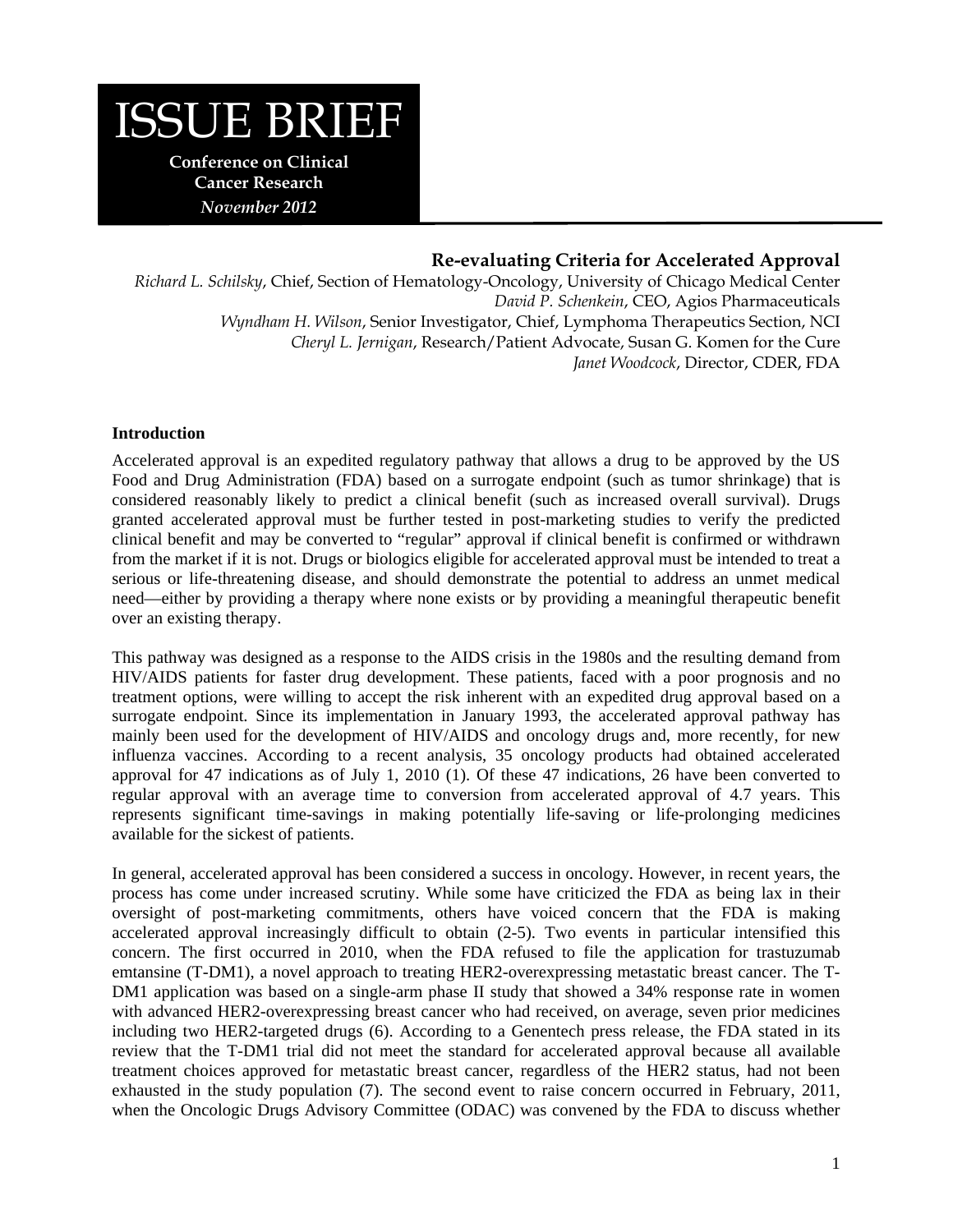single-arm trials should continue to be used to support accelerated approval, as well as the requirements for confirmatory trials (8). There was consensus that single-arm trials should be reserved for exceptional circumstances where there are few patients and a significant treatment effect can be observed. Further, the majority agreed that, ideally, two controlled confirmatory trials should be conducted, and that these should be at least written and ideally underway at the time accelerated approval is granted. This meeting raised concern among many that the FDA would no longer accept single-arm trials for accelerated approval.

Despite these concerns, the FDA has continued to grant accelerated approval to promising new therapies tested in single-arm trials. In 2011, brentuximab vedotin obtained accelerated approval for Hodgkin lymphoma and anaplastic large cell lymphoma, and crizotinib received accelerated approval for ALKpositive non-small cell lung cancer. In July of this year, the FDA granted accelerated approval to carfilzomib for treatment of multiple myeloma. Each of these new agents was approved based on data from single arm trials. Further, while the proteasome inhibitor carfilzomib was studied in patients who had received at least two prior lines of therapy including bortezomib, which is also a proteasome inhibitor, some other available therapies for multiple myeloma were not exhausted in this patient population. Nonetheless, the availability of an increasing number of approved therapies in many cancer types has raised the bar that a new drug must meet to fill an "unmet need" and pushed drug developers to test new products in last-line disease settings, even though heavily pre-treated patients may be less likely to respond to or benefit from a new therapy. Other major barriers to utilization of the accelerated approval pathway include the lack of surrogate endpoints considered suitable for regulatory use, and the lack of confidence sponsors have early in development as to whether a product is best suited for accelerated approval or the standard development pathway. Possible solutions to these challenges will be proposed here.

### **Eligibility for the Accelerated Approval Pathway: What is "Unmet Need"?**

At the time the accelerated approval pathway was designed, treatment options in oncology consisted primarily of surgery, radiotherapy, and cytotoxic chemotherapy. As the treatment paradigm in oncology has shifted to therapies targeted against specific oncogenic proteins or pathways, patients' lives have been improved and extended. Nonetheless, most of these newer treatments still are not curative, some improve survival by only weeks to months, and most cause significant toxicities. Therefore, despite the availability of new anti-cancer therapies, significant unmet need remains, especially in the setting of metastatic disease.

In oncology, sponsors usually pursue accelerated approval in one of two ways: single-arm trials utilizing historical controls in settings with no approved treatment options (such as in refractory disease), or comparator trials when approved therapies are available (such as in earlier disease settings). In the second situation, the investigational agent must demonstrate that it is potentially superior to the comparator in efficacy, tolerability, or practical benefit. This need to demonstrate superiority based on a surrogate endpoint when other approved therapies are available is a major barrier to companies pursuing accelerated approval with an investigational agent. Further, this paradigm may be overly restrictive in oncology because there is not only a need for better drugs, but also a need for mechanistic diversity. A new drug may have efficacy comparable to available agents but, by acting through a previously untargeted pathway, provide physicians with an additional therapeutic option from which to choose, depending on patient need. Post-approval studies will often identify unique benefits or safety issues that may change the consensus on which drug is superior or on how treatments should be optimally sequenced. Having an array of mechanistically diverse therapies available also fosters development of combination regimens that may overcome drug resistance and improve patient outcomes. The following proposal lays out a pathway for accelerated approval of new cancer drugs that recognizes this reality.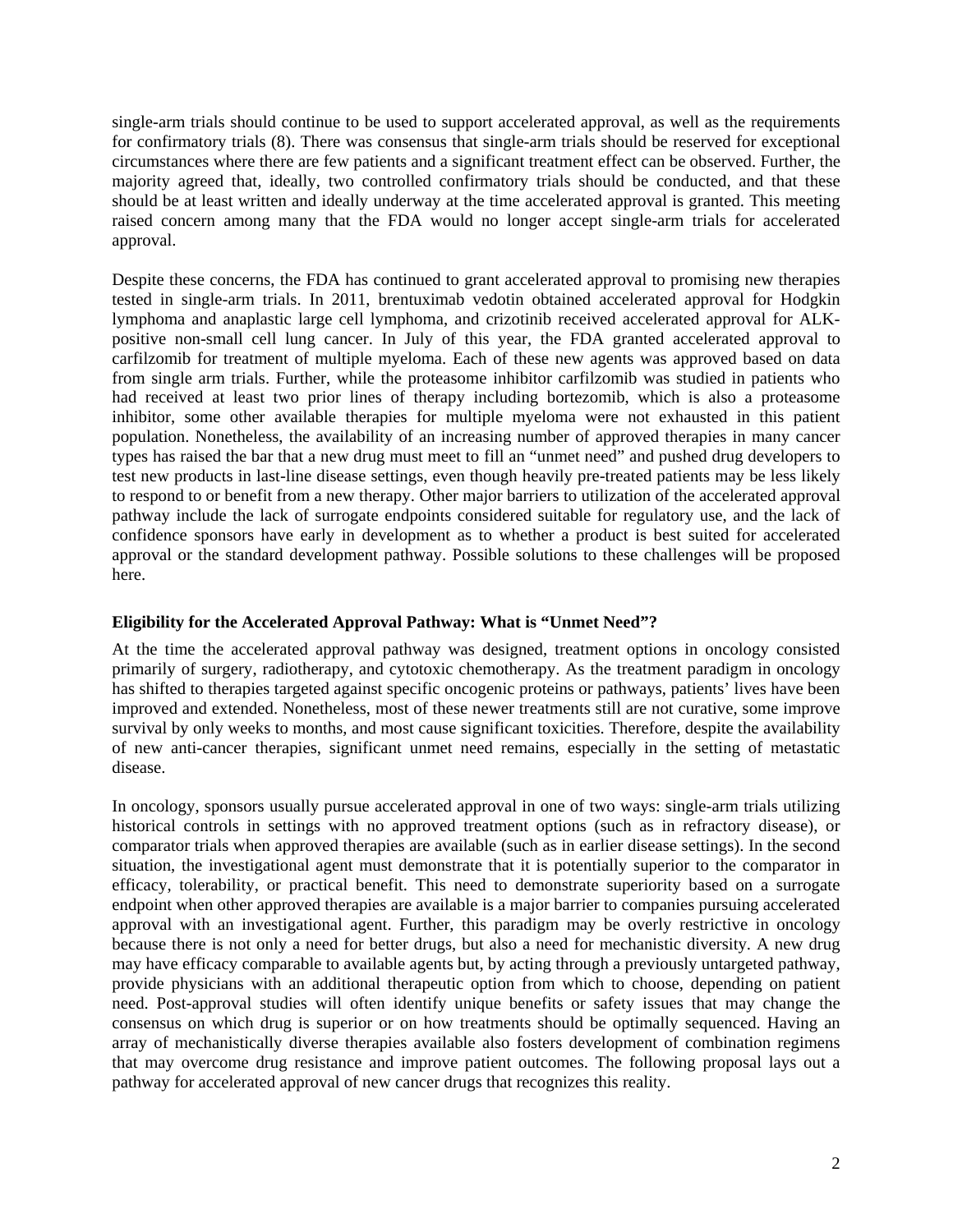Unless a cancer is curable, it should be regarded as having an unmet medical need with any line of therapy. Novel investigational agents could be considered for accelerated approval if they demonstrate clear evidence of activity on a surrogate endpoint and have acceptable safety. Whether this should be assessed through single-arm trials using historical controls or through prospective randomized trials will depend on the end point being assessed, the clinical setting, the level of activity that would be clinically meaningful in that setting, and the appropriateness of historical controls. The current trend to pursue accelerated approval in more and more refractory populations could be curbed by better defining "available therapy" and the indication being sought, and by accepting that "unmet medical need" exists in any non-curative setting. If an investigational agent targets a specific mutation or pathway, and that information would be part of the labeled indication for patient selection, then the only drugs that should be considered "available therapy" for the purposes of accelerated approval are those that also target that same pathway. If a new drug targets a previously untargeted pathway, there is no "available therapy" in that setting. Regardless of the setting, new therapies should be shown to have at least comparable activity to existing treatments for the particular stage of disease. This pathway-based distinction recognizes our increasing understanding of cancer as a genetic disease: driver mutations not only represent druggable targets, they define unique diseases with unique biology, natural history and treatment requirements. Sponsors seeking accelerated approval need to engage in early discussions with the FDA to define the appropriate context for initial efficacy studies.

#### **Novel Surrogate Endpoints to Support Accelerated Approval**

The surrogate endpoints most commonly used for accelerated approval include progression-free survival (PFS) and objective response rate (ORR), (1, 9). In solid tumors, measurement of both RR and PFS relies on anatomical imaging using X-rays, CT scans, or MRIs, and is based on widely accepted standardized criteria (RECIST: Response Evaluation Criteria in Solid Tumors, (10)). Progression-free survival is defined as the time from randomization or treatment initiation until tumor progression or death. It usually allows a shorter follow-up period and smaller sample size than studies measuring overall survival (OS), and is not confounded by subsequent therapies. In some cases, PFS is accepted as an established surrogate for OS and can be used as the basis for full approval. Objective response rate is defined as the proportion of patients who experience tumor regression of a certain magnitude, and has the advantage over PFS that the treatment effect is directly attributable to drug activity and therefore can be assessed in single-arm trials. ORR has the disadvantage that it does not measure stable disease or minor regressions and does not measure the durability of a response. Both endpoints are limited by the subjectivity of radiologic measurements of tumor size.

Since the implementation of accelerated approval twenty years ago, the endpoints considered suitable for this pathway have changed little. Many have called for the FDA to accept new surrogate endpoints, such as novel imaging endpoints or biomarkers that can be measured earlier than RR or PFS, or can be used in settings where conventional RR and PFS cannot be readily or reproducibly assessed. In this section, we will discuss some novel biomarkers that are currently being studied and could potentially become "qualified" as surrogate endpoints for accelerated approval. The regulatory definition of qualification is provided in the draft Guidance, *Qualification Process for Drug Development Tools*, which provides a framework for interactions between the Agency and those wishing to develop tools such as surrogate endpoints (11). A biomarker that is accepted by the FDA as a surrogate endpoint is considered "qualified"- within a given context of use, analytically valid measurements of that biomarker can be expected to be relied upon to be "reasonably likely to predict clinical benefit." Qualification of a biomarker as a surrogate endpoint requires robust scientific and clinical evidence.

An example of a recently qualified surrogate endpoint is pathologic complete response (pCR) in localized breast cancer. In May, 2012, the FDA announced its acceptance of pCR as a surrogate endpoint in certain breast cancer settings (e.g., neoadjuvant) and published a draft Guidance, *Pathologic Complete Response*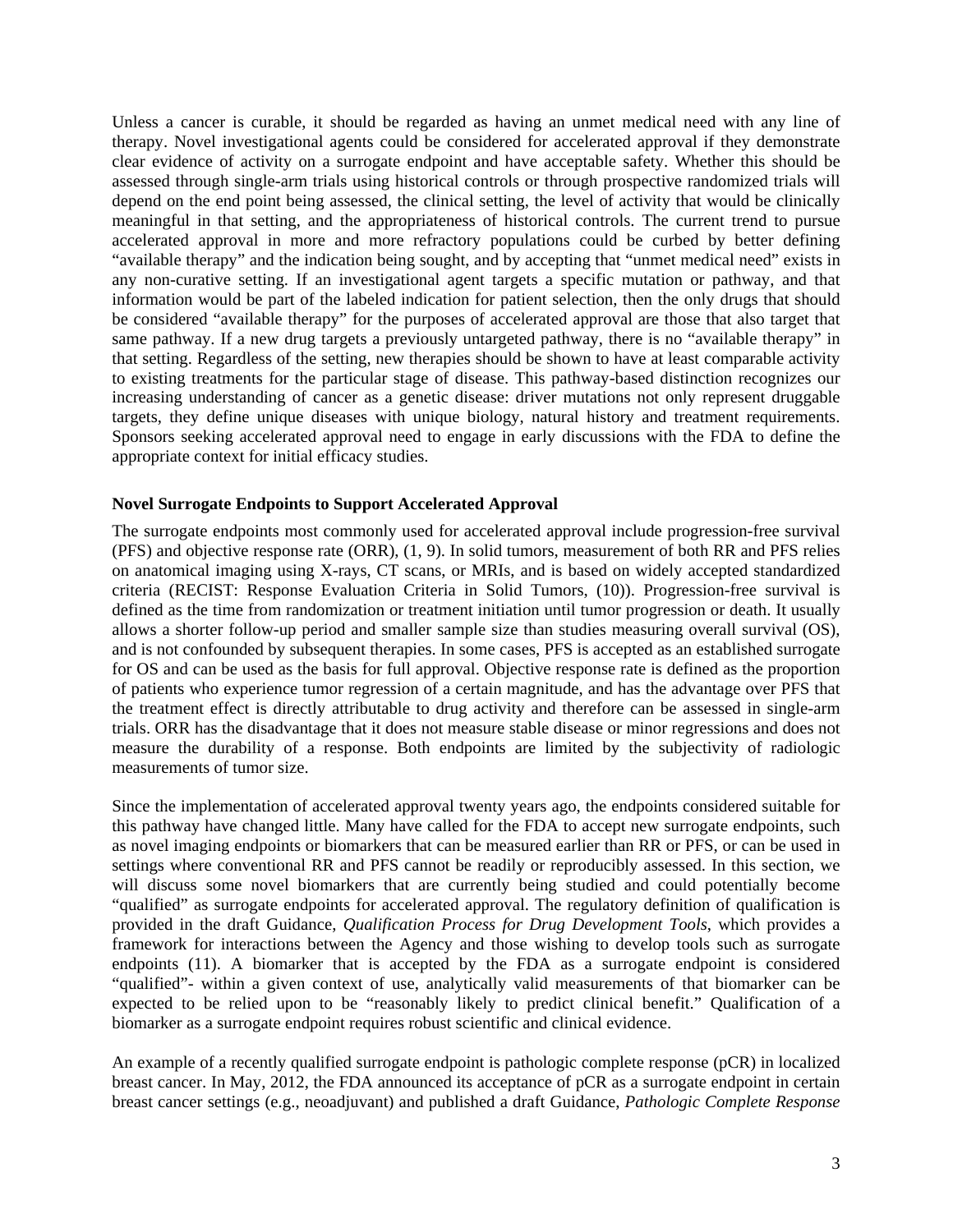*in Neoadjuvant Treatment of High-Risk Early-Stage Breast Cancer: Use as an Endpoint to Support Accelerated Approval*, to describe this endpoint and the basis for its qualification (12). In this Guidance, the FDA provided a formal regulatory definition of the proposed surrogate endpoint, pathologic complete response; explained the rationale for using this endpoint in the setting of neoadjuvant breast cancer therapy; summarized the evidence that supports the utility of pCR as a surrogate endpoint, and described the types of trials that would be appropriate for use of pCR to support accelerated approval. Importantly, the guidance noted that the analyses supporting use of pCR as a surrogate endpoint are currently limited to analyses of treatment response and stressed that future prospective studies are needed to fully understand the relationship of pCR to ultimate clinical benefit. Given the lack of alternative surrogate endpoints in early-stage breast cancer, pCR is acceptable despite this uncertainty in situations with significant unmet medical need (e.g., high-grade, triple negative breast cancer).

The pCR Guidance highlights several important criteria that contribute to the qualification of a novel surrogate endpoint, many of which have been reviewed elsewhere (13-15). First, the endpoint must have an accepted, standardized definition. Second, there should be data from multiple clinical studies demonstrating a strong correlation of the surrogate endpoint with clinical outcomes. Third, well-powered prospective studies are needed to validate that the surrogate endpoint is truly predictive of clinical benefit and to what extent (i.e., what degree of improvement in the surrogate is needed to predict a clinically meaningful improvement in patient outcome). Fourth, prospective studies are needed to determine if the surrogate endpoint can be generalized to other patient populations, other target organs, or drugs with other mechanisms (e.g., some measures useful only with cytotoxic drugs). The strength of evidence for the last three criteria will vary, depending on whether the surrogate is intended for use in "regular" approval or accelerated approval. For the latter, the evidence needs to support that the surrogate is "reasonably likely to predict clinical benefit". Evidentiary standards for meeting this threshold have not been established.

Using the above four criteria, we will briefly examine the utility of <sup>18</sup>F-fluorodeoxyglucose positron emission tomography (FDG-PET) imaging for early evaluation of drug activity in clinical trials. We have chosen to focus on FDG-PET in this document because there is a substantial body of literature regarding its use in the clinic that could soon lead to a consensus opinion on its appropriateness for use as a surrogate endpoint. FDG-PET is a functional imaging technique that has been used in routine clinical practice for assessment of many different types of cancer for over twenty years (15, 16). FDG-PET technology relies on the fact that cancers use glycolysis rather than aerobic respiration to adapt to low oxygen environments (the Warburg Effect), and it measures one consequence of this, which a major increase in the influx of labeled glucose into cancer cells. Thus, it provides a measure of tumor metabolism that can be used to assess drug activity and can be evaluated earlier than tumor regression when assessed using standard response criteria.

A semi-quantitative measurement of FDG uptake (standard uptake value, SUV) has been proposed as a biomarker of efficacy. SUV measurement could potentially be used to meet the first criterion described above by providing a standardized definition of what constitutes a response to therapy when assessed by FDG-PET. To meet the second criterion, multiple studies are needed to determine the analytical robustness of the measurement and whether a decrease in SUV following therapy correlates with improved patient outcome. There have been many retrospective and small prospective studies in a variety of cancer types that have demonstrated a promising correlation between SUV decrease and survival (14). To meet the third criterion, large prospective trials comparing a pre-defined change in SUV to clinical outcomes should be performed to assess the degree of correlation. At present, there are two ongoing multi-center trials prospectively designed to validate FDG-PET as a surrogate endpoint (lymphoma, CALGB-50303; NSCLC, RTOG-0235/ACRIN6668). The CALGB trial is a large, randomized phase III study in non-Hodgkin's lymphoma designed prospectively to collect FDG-PET imaging as well as eventfree survival data. The RTOG trial is a phase III trial in locally advanced NSCLC in which the objective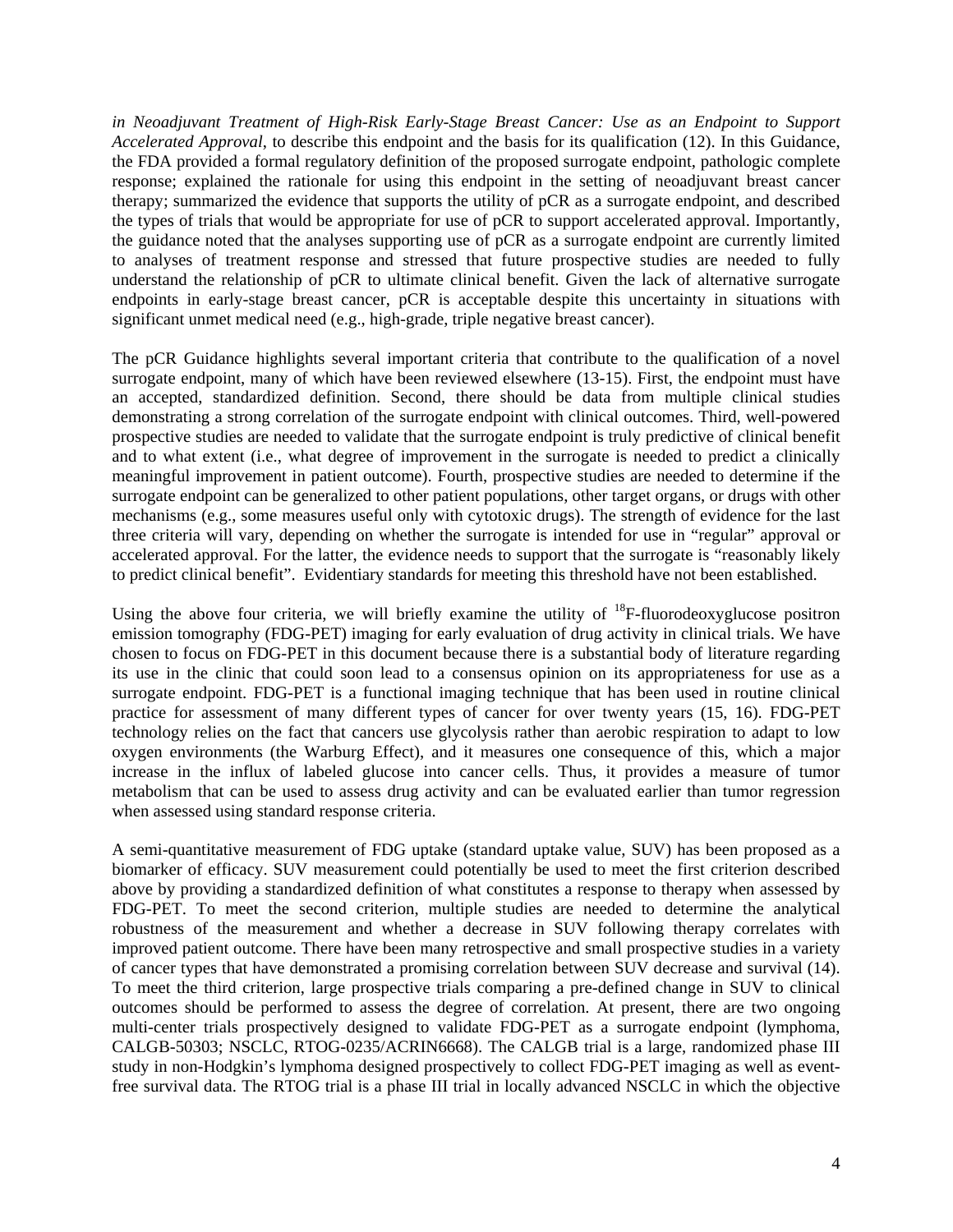is to evaluate the ability of the change in the standard FDG uptake value before and after treatment to predict overall survival.

Results of the trials discussed above could contribute to qualification of FDG-PET functional imaging as a surrogate endpoint in these diseases, if not in all cancer types. However, to meet the fourth criterion described above, prospective trials would be needed to determine the context-dependent utility of FDG-PET measurements. While FDG-PET is considered highly sensitive, in some contexts it may not be specific enough for use as a surrogate endpoint (16, 17). For example, in colorectal cancer, FDG accumulation occurs physiologically in the bowel wall and this accumulation is increased by inflammation. Also, FDG-PET measurements may not be appropriate for use with agents that affect glycolysis, such as AKT inhibitors. FDG-PET measurements may be more appropriate as surrogate endpoints in situations where more conventional endpoints are not feasible or practical. In these cases, quantitative longitudinal or serial changes in FDG activity during therapy that demonstrate persistent suppression of tumor metabolism may predict clinical outcomes earlier than standard anatomic measurements.

Besides pathologic complete response and FDG-PET measurements, there are a number of other potential surrogate endpoints being studied in a variety of disease settings. For example, the evaluation of circulating tumor cells (CTC) following treatment has been proposed as a surrogate for clinical outcome in multiple tumor types. Presently, however, there is no standard definition for CTC, and the many existing technologies for assaying CTCs may measure different markers or different cells. The only FDA cleared CTC enumeration methodology at this time is the Veridex CellSearch® CTC Kit, which has demonstrated prognostic significance in breast and prostate cancer and is currently being studied in a randomized phase III trial (AFFIRM; NCT00974311) to determine if CTC reduction is predictive of overall survival (18). Other potential surrogate endpoints that have been proposed include the measurement of gene rearrangements in acute lymphoblastic leukemia (ALL) to assess minimal residual disease (MRD; (19)), and the measurement of correlates of immunity in studies of idiotypic vaccine candidates for lymphoma (20). In the future, the availability of additional qualified surrogate endpoints will enable more efficient and expedited drug development.

### **Proposal for a Structured Accelerated Approval Process**

Unlike fast-track designation and the recently designed "breakthrough therapy" designation, there is no formal process for designating a product for development through the accelerated approval pathway. Establishing a dialogue very early in the process (phase 1 or earlier) between the sponsor and the FDA would help sponsors devise an efficient development plan and may incentivize sponsors to establish novel surrogate markers more likely to predict clinical benefit and that would be of potential use for multiple therapeutic products. We propose a structured process where sponsors and FDA meet early and formally agree that either the drug will be developed using an "adaptive clinical development plan" with the possibility for accelerated approval if certain results are generated, or that the full approval process is necessary based on either existing data or new information that emerges during the drug development process. A decision to pursue accelerated approval should include the following: 1) an agreement between the FDA and sponsor that unmet need exists in the patient population being studied; 2) agreement on what surrogate endpoint will be assessed; 3) upfront agreement on what magnitude of benefit must be observed using the agreed-upon surrogate endpoint for accelerated approval to be granted; and 4) an agreement on post-marketing commitments. Whether a single-arm trial using historical data as a control or randomized trial with an active or placebo control is appropriate will depend on the situation as described above. In the case of a controlled randomized trial, the FDA and sponsor could agree on a pre-specified analysis plan in which an interim analysis is performed using a surrogate endpoint- if sufficient activity is observed at this point, accelerated approval could be granted and the original trial could then be completed using a traditional clinical endpoint for conversion to full approval. The challenge in this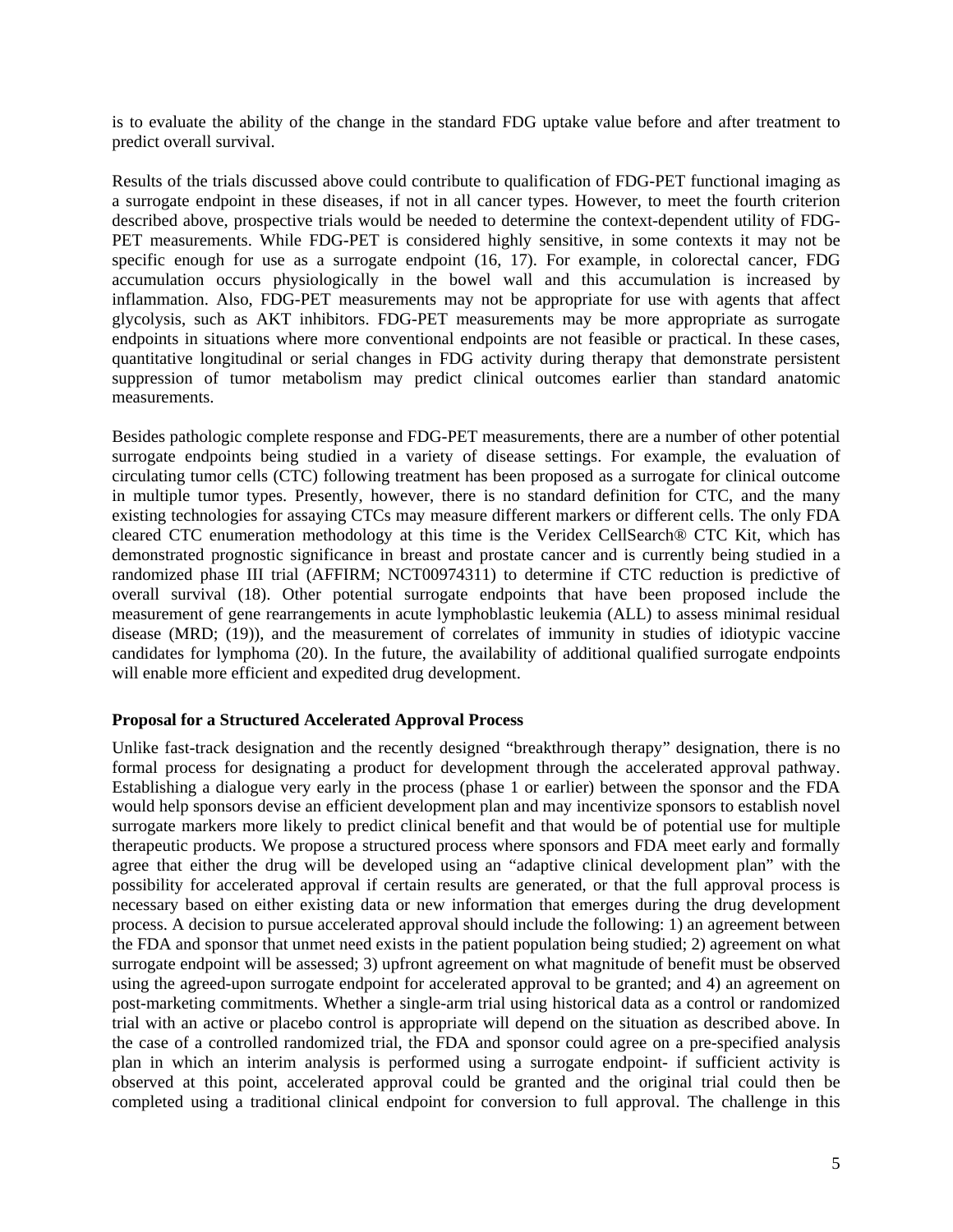situation is further enrollment after accelerated approval is granted. The decision of whether a drug should be developed using this adaptive clinical development plan should be made within a short period of time after review of relevant clinical and preclinical data (e.g. 60 days after submission by the sponsor of the data and protocol). This process and agreement documentation would be a key step in providing the predictability that is currently lacking. A more predictable path to approval would allow for better portfolio decisions within large sponsor organizations and facilitate critical funding for smaller organizations.